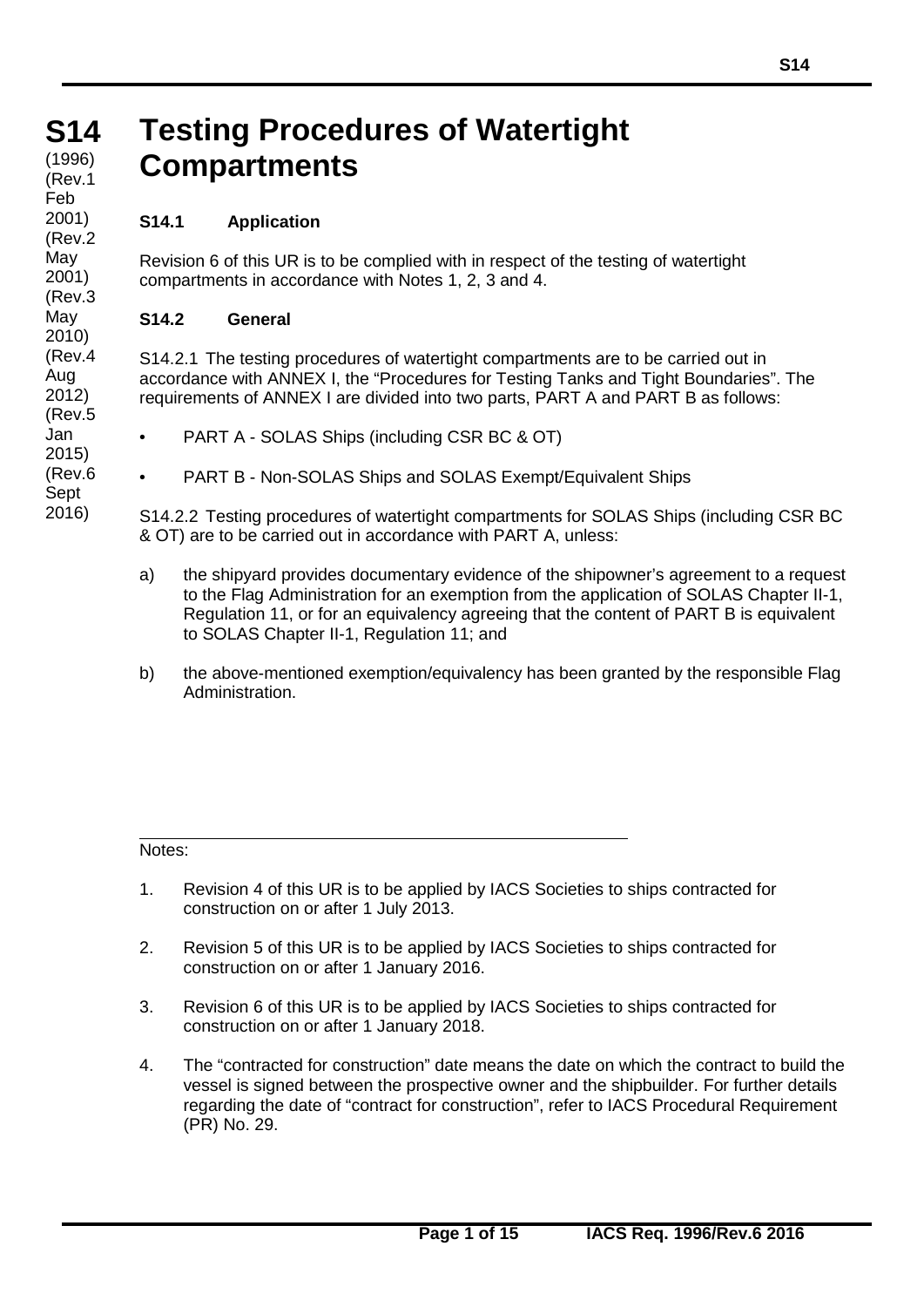# **S14** (cont)

S14.2.3 Testing procedures of watertight compartments are to be carried out in accordance with PART B for non-SOLAS ships and those SOLAS ships (including CSR BC & OT) for which:

- a) the shipyard provides documentary evidence of the shipowner's agreement to a request to the Flag Administration for an exemption from the application of SOLAS Chapter II-1, Regulation 11, or for an equivalency agreeing that the content of PART B is equivalent to SOLAS Chapter II-1, Regulation 11; and
- b) the above-mentioned exemption/equivalency has been granted by the responsible Flag Administration.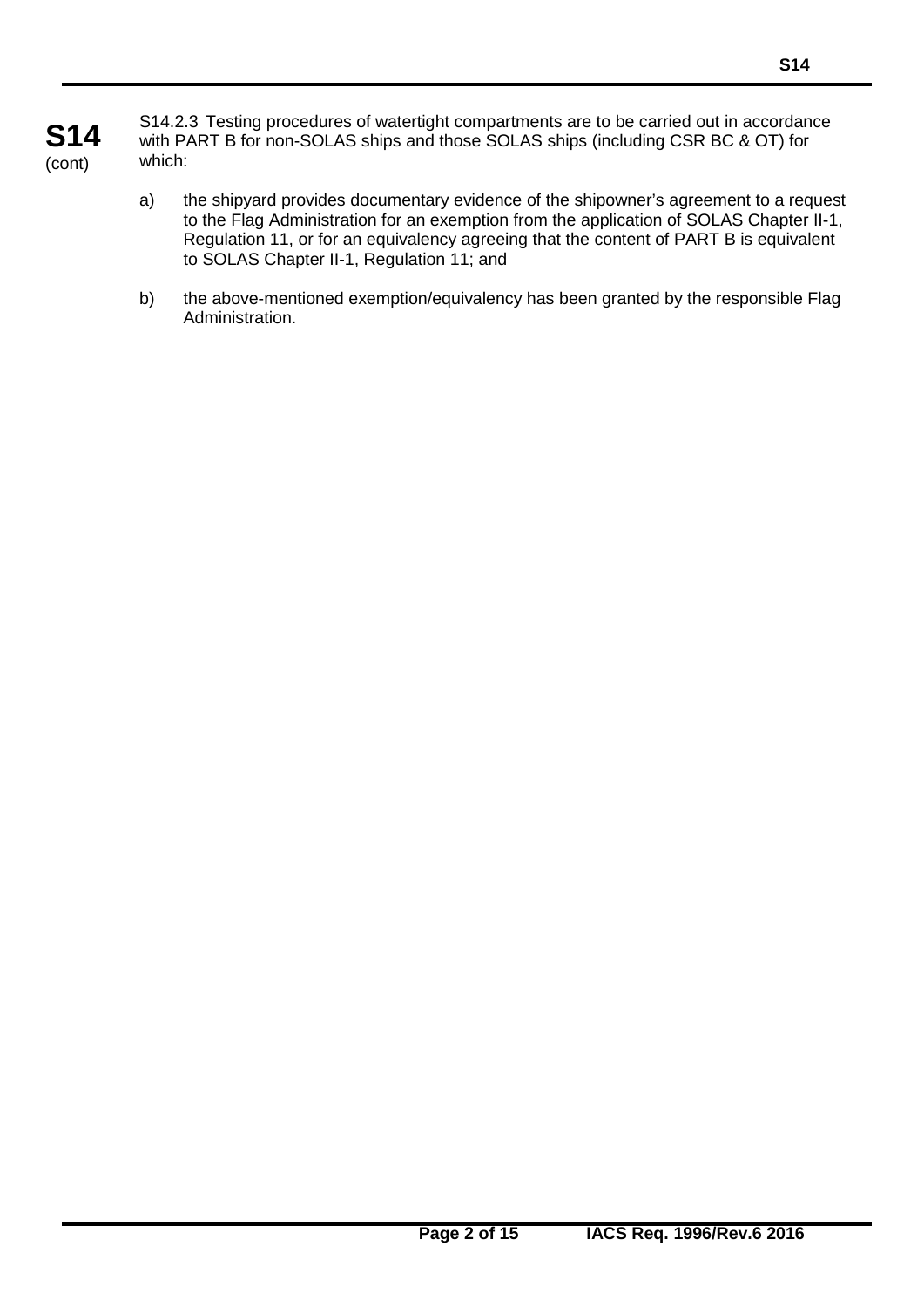#### **ANNEX I**

#### **PROCEDURES FOR TESTING TANKS AND TIGHT BOUNDARIES**

#### **PART A - SOLAS Ships**

#### **1 GENERAL**

1.1 These test procedures are to confirm the watertightness of tanks and watertight boundaries and the structural adequacy of tanks which consist of the watertight subdivisions<sup>1</sup> of ships. These procedures may also be applied to verify the weathertightness of structures and shipboard outfitting. The tightness of all tanks and watertight boundaries of ships during new construction and those relevant to major conversions or major repairs<sup>2</sup> is to be confirmed by these test procedures prior to the delivery of the ship.

1.2 Testing procedures of watertight compartments for SOLAS Ships (including CSR BC & OT) are to be carried out in accordance with PART A, unless:

- a) the shipyard provides documentary evidence of the shipowner's agreement to a request to the Flag Administration for an exemption from the application of SOLAS Chapter II-1, Regulation 11, or for an equivalency agreeing that the content of PART B is equivalent to SOLAS Chapter II-1, Regulation 11; and
- b) the above-mentioned exemption/equivalency has been granted by the responsible Flag Administration.

#### **2 APPLICATION**

2.1 All gravity tanks<sup>3</sup> and other boundaries required to be watertight or weathertight are to be tested in accordance with this Procedure and proven to be tight and structurally adequate as follows:

- 1. Gravity Tanks for their tightness and structural adequacy,
- 2. Watertight Boundaries Other Than Tank Boundaries for their watertightness, and
- 3. Weathertight Boundaries for their weathertightness.

2.2 The testing of cargo containment systems of liquefied gas carriers is to be in accordance with the testing requirements in 4.21 to 4.26 of the IGC Code and standards deemed appropriate by the Classification Society.

2.3 The testing of structures not listed in Table 1 or 2 is to be specially considered.

<sup>&</sup>lt;sup>1</sup> Watertight subdivision means the transverse and longitudinal subdivisions of the ship required to satisfy the subdivision requirements of SOLAS Chapter II-1.

<sup>&</sup>lt;sup>2</sup> Major repair means a repair affecting structural integrity.

 $3$  Gravity tank means a tank that is subject to vapour pressure not greater than 70 kPa.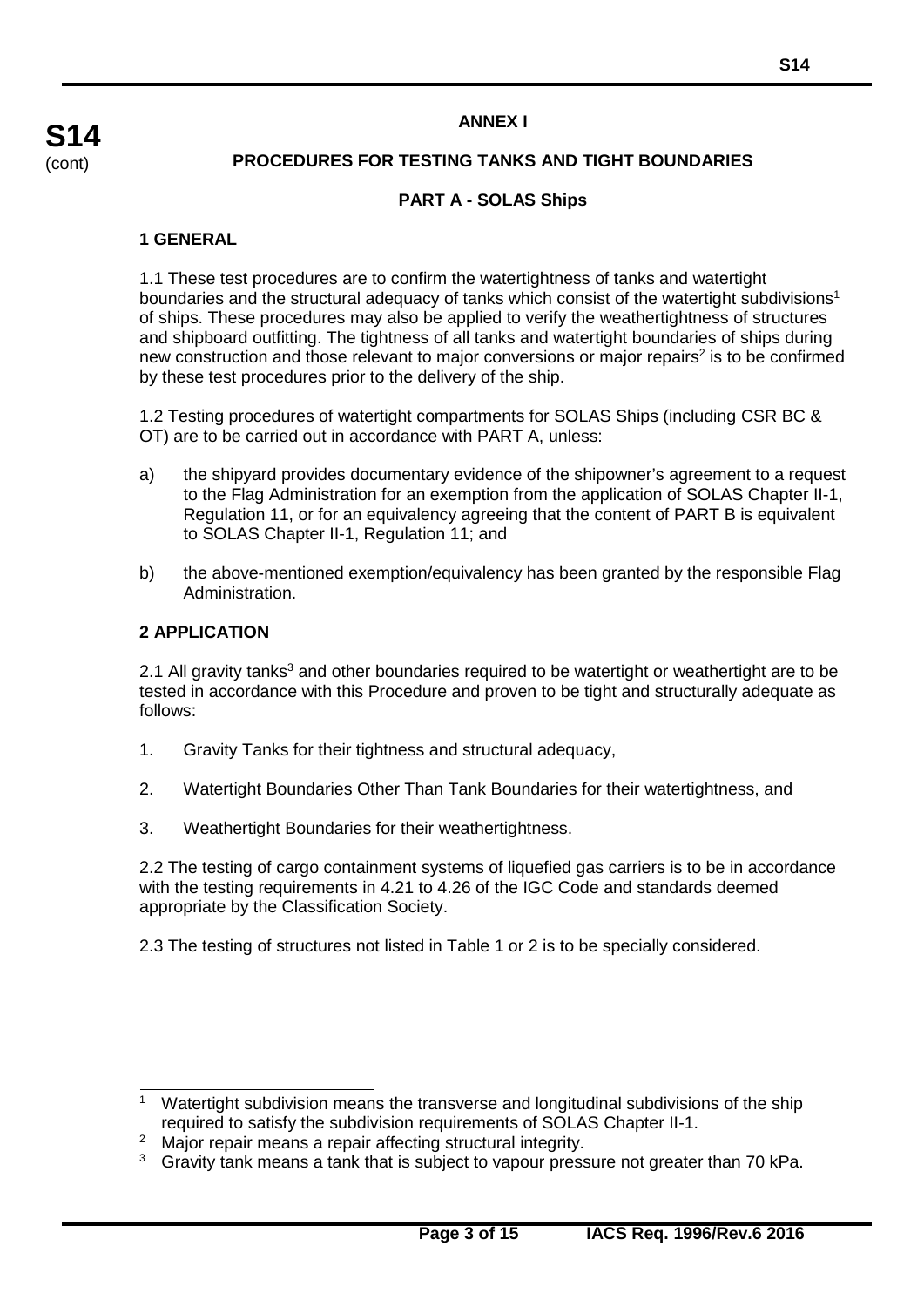# **S14** (cont)

# **3 TEST TYPES AND DEFINITIONS**

3.1 The following two types of tests are specified in this requirement:

#### *Structural Test:*

A test to verify the structural adequacy of tank construction. This may be a hydrostatic test or, where the situation warrants, a hydropneumatic test.

#### *Leak Test:*

A test to verify the tightness of a boundary. Unless a specific test is indicated, this may be a hydrostatic/hydropneumatic test or an air test. A hose test may be considered an acceptable form of leak test for certain boundaries, as indicated by Footnote 3 of Table 1.

3.2 The definition of each test type is as follows:

| <b>Hydrostatic Test:</b>          | A test wherein a space is filled with a liquid to a specified     |
|-----------------------------------|-------------------------------------------------------------------|
| (Leak and Structural)             | head.                                                             |
| <b>Hydropneumatic Test:</b>       | A test combining a hydrostatic test and an air test, wherein a    |
| (Leak and Structural)             | space is partially filled with a liquid and pressurized with air. |
| Hose Test:                        | A test to verify the tightness of a joint by a jet of water with  |
| (Leak)                            | the joint visible from the opposite side.                         |
| Air Test:                         | A test to verify tightness by means of air pressure differential  |
| (Leak)                            | and leak indicating solution. It includes tank air test and joint |
|                                   | air tests, such as compressed air fillet weld tests and           |
|                                   | vacuum box tests.                                                 |
| <b>Compressed Air Fillet Weld</b> | An air test of fillet welded tee joints wherein leak indicating   |
| Test:                             | solution is applied on fillet welds.                              |
| (Leak)                            |                                                                   |
| Vacuum Box Test:                  | A box over a joint with leak indicating solution applied on the   |
| (Leak)                            | welds. A vacuum is created inside the box to detect any           |
|                                   | leaks.                                                            |
| <b>Ultrasonic Test:</b>           | A test to verify the tightness of the sealing of closing devices  |
| (Leak)                            | such as hatch covers by means of ultrasonic detection             |
|                                   | techniques.                                                       |
| <b>Penetration Test:</b>          | A test to verify that no visual dye penetrant indications of      |
| (Leak)                            | potential continuous leakages exist in the boundaries of a        |
|                                   | compartment by means of low surface tension liquids (i.e.         |
|                                   | dye penetrant test).                                              |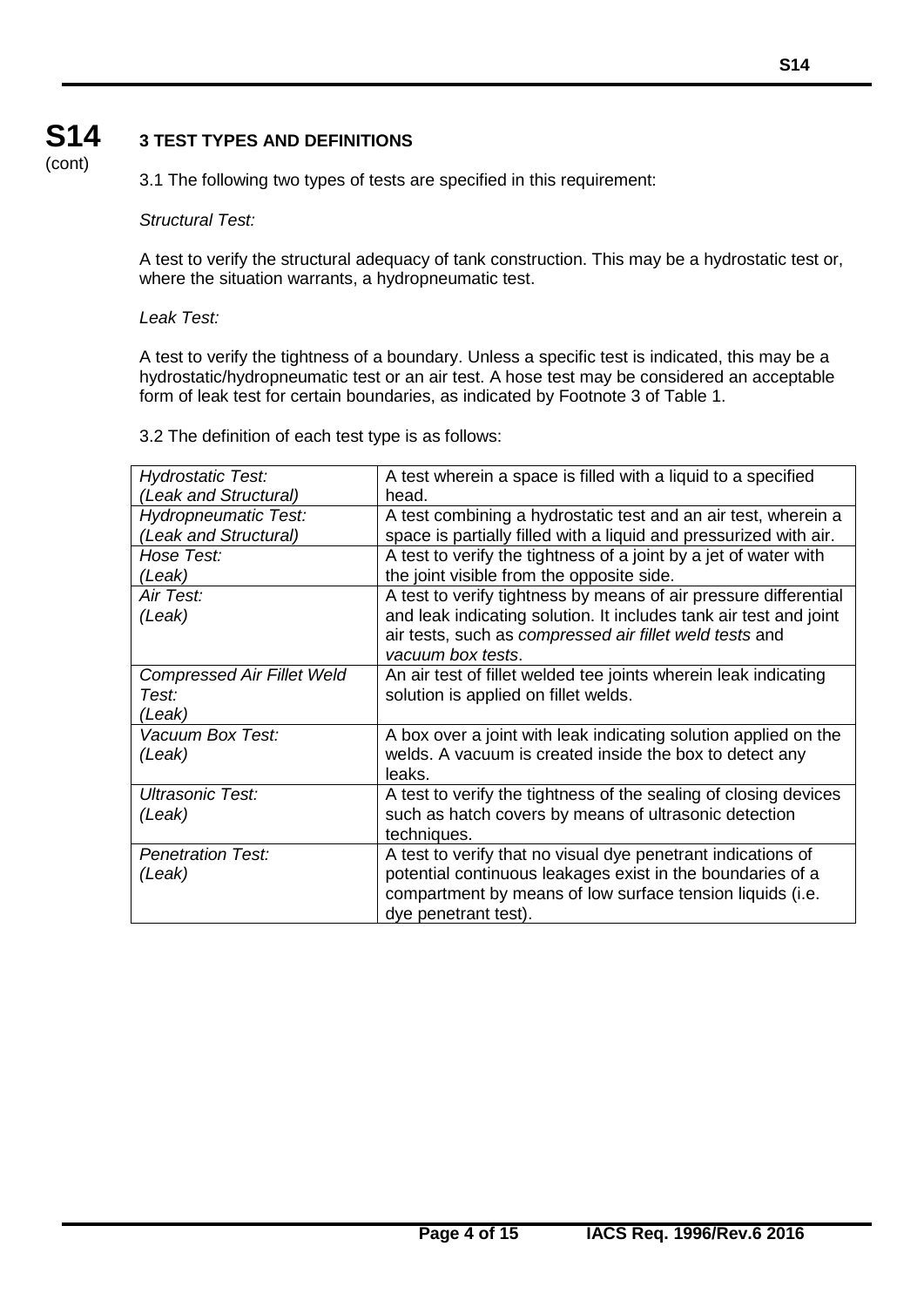# **4 TEST PROCEDURES**

# **4.1 General**

Tests are to be carried out in the presence of a Surveyor at a stage sufficiently close to the completion of work with all hatches, doors, windows, etc. installed and all penetrations including pipe connections fitted, and before any ceiling and cement work is applied over the joints. Specific test requirements are given in 4.4 and Table 1. For the timing of the application of coating and the provision of safe access to joints, see 4.5, 4.6 and Table 3.

# **4.2 Structural test procedures**

# *4.2.1 Type and time of test*

Where a structural test is specified in Table 1 or Table 2, a hydrostatic test in accordance with 4.4.1 will be acceptable. Where practical limitations (strength of building berth, light density of liquid, etc.) prevent the performance of a hydrostatic test, a hydropneumatic test in accordance with 4.4.2 may be accepted instead.

A hydrostatic test or hydropneumatic test for the confirmation of structural adequacy may be carried out while the vessel is afloat, provided the results of a leak test are confirmed to be satisfactory before the vessel is afloat.

# *4.2.2 Testing Schedule for New Construction or Major Structural Conversion*

4.2.2.1 Tanks which are intended to hold liquids, and which form part of the watertight subdivision of the ship<sup>1</sup>, shall be tested for tightness and structural strength as indicated in Table 1 and Table 2.

4.2.2.2 The tank boundaries are to be tested from at least one side. The tanks for structural test are to be selected so that all representative structural members are tested for the expected tension and compression.

4.2.2.3 The watertight boundaries of spaces other than tanks for structural testing may be exempted, provided that the water-tightness of boundaries of exempted spaces is verified by leak tests and inspections. Structural testing may not be exempted and the requirements for structural testing of tanks in 4.2.2.1 to 4.2.2.2 shall apply, for ballast holds, chain lockers and a representative cargo hold if intended for in-port ballasting.

4.2.2.4 Tanks which do not form part of the watertight subdivision of the ship<sup>1</sup>, may be exempted from structural testing provided that the water-tightness of boundaries of exempted spaces is verified by leak tests and inspections.

# **4.3 Leak test procedures**

For the leak tests specified in Table 1, tank air tests, compressed air fillet weld tests, vacuum box tests in accordance with 4.4.4 through 4.4.6, or their combination, will be acceptable. Hydrostatic or hydropneumatic tests may also be accepted as leak tests provided that 4.5, 4.6 and 4.7 are complied with. Hose tests will also be acceptable for such locations as specified in Table 1, Footnote 3, in accordance with 4.4.3.

Watertight subdivision means the main transverse and longitudinal subdivisions of the ship required to satisfy the subdivision requirements of SOLAS Chapter II-1.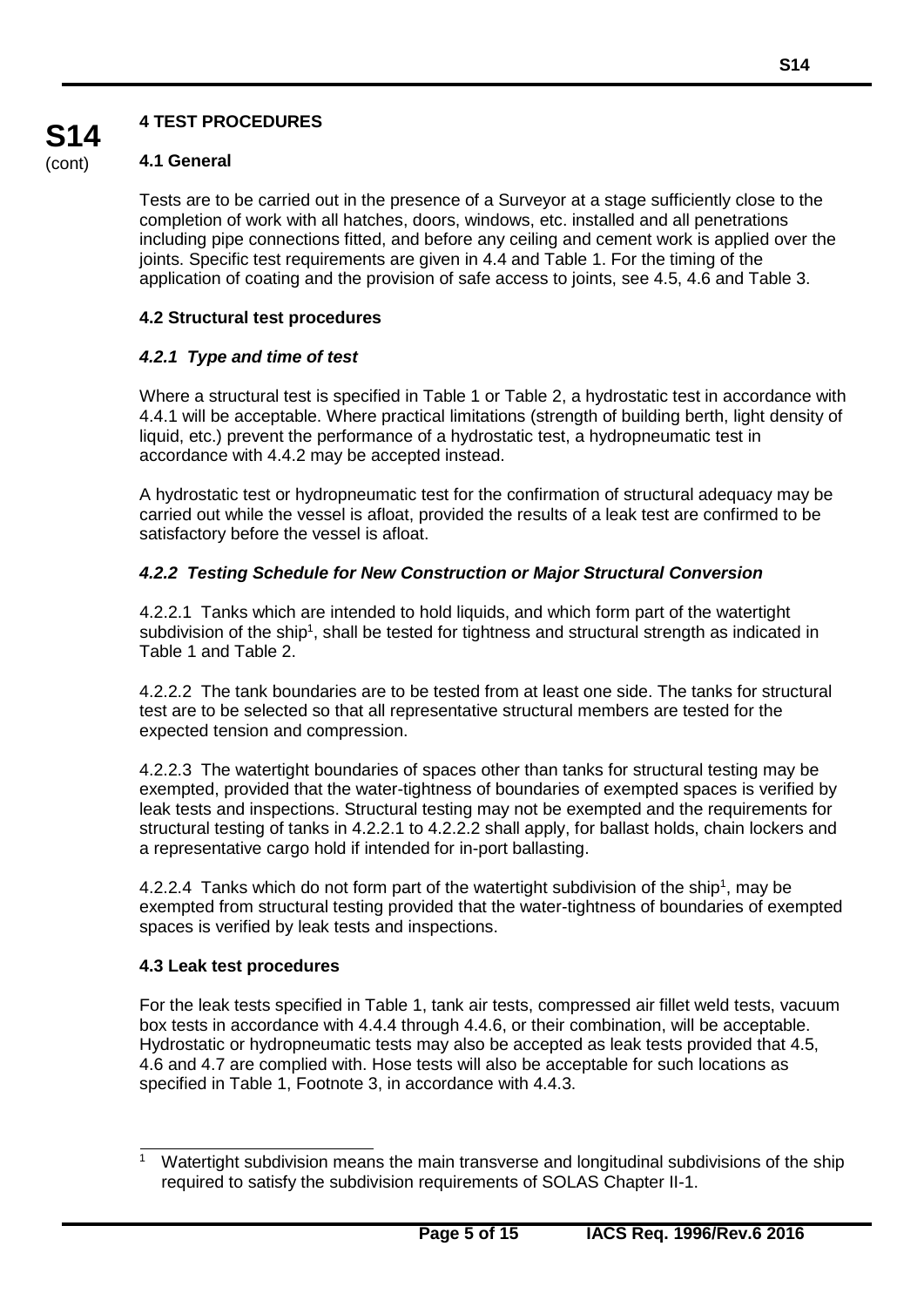(cont)

**S14**

Air tests of joints may be carried out in the block stage provided that all work on the block that may affect the tightness of a joint is completed before the test. See also 4.5.1 for the application of final coatings and 4.6 for the safe access to joints and the summary in Table 3.

# **4.4 Test Methods**

# *4.4.1 Hydrostatic test*

Unless another liquid is approved, hydrostatic tests are to consist of filling the space with fresh water or sea water, whichever is appropriate for testing, to the level specified in Table 1 or Table 2. See also 4.7.

In cases where a tank is designed for cargo densities greater than sea water and testing is with fresh water or sea water, the testing pressure height is to simulate the actual loading for those greater cargo densities as far as practicable.

All external surfaces of the tested space are to be examined for structural distortion, bulging and buckling, other related damage and leaks.

# *4.4.2 Hydropneumatic test*

Hydropneumatic tests, where approved, are to be such that the test condition, in conjunction with the approved liquid level and supplemental air pressure, will simulate the actual loading as far as practicable. The requirements and recommendations for tank air tests in 4.4.4 will also apply to hydropneumatic tests. See also 4.7.

All external surfaces of the tested space are to be examined for structural distortion, bulging and buckling, other related damage and leaks.

# *4.4.3 Hose test*

Hose tests are to be carried out with the pressure in the hose nozzle maintained at least at 2·105 Pa during the test. The nozzle is to have a minimum inside diameter of 12 mm and be at a perpendicular distance from the joint not exceeding 1.5 m. The water jet is to impinge directly upon the weld.

Where a hose test is not practical because of possible damage to machinery, electrical equipment insulation or outfitting items, it may be replaced by a careful visual examination of welded connections, supported where necessary by means such as a dye penetrant test or ultrasonic leak test or the equivalent.

# *4.4.4 Tank air test*

All boundary welds, erection joints and penetrations, including pipe connections, are to be examined in accordance with approved procedure and under a stabilized pressure differential above atmospheric pressure not less than 0.15-10<sup>5</sup> Pa, with a leak indicating solution such as soapy water/detergent or a proprietary brand applied.

A U-tube with a height sufficient to hold a head of water corresponding to the required test pressure is to be arranged. The cross sectional area of the U-tube is not to be less than that of the pipe supplying air to the tank. Arrangements involving the use of two calibrated pressure gauges to verify the required test pressure may be accepted taking into account the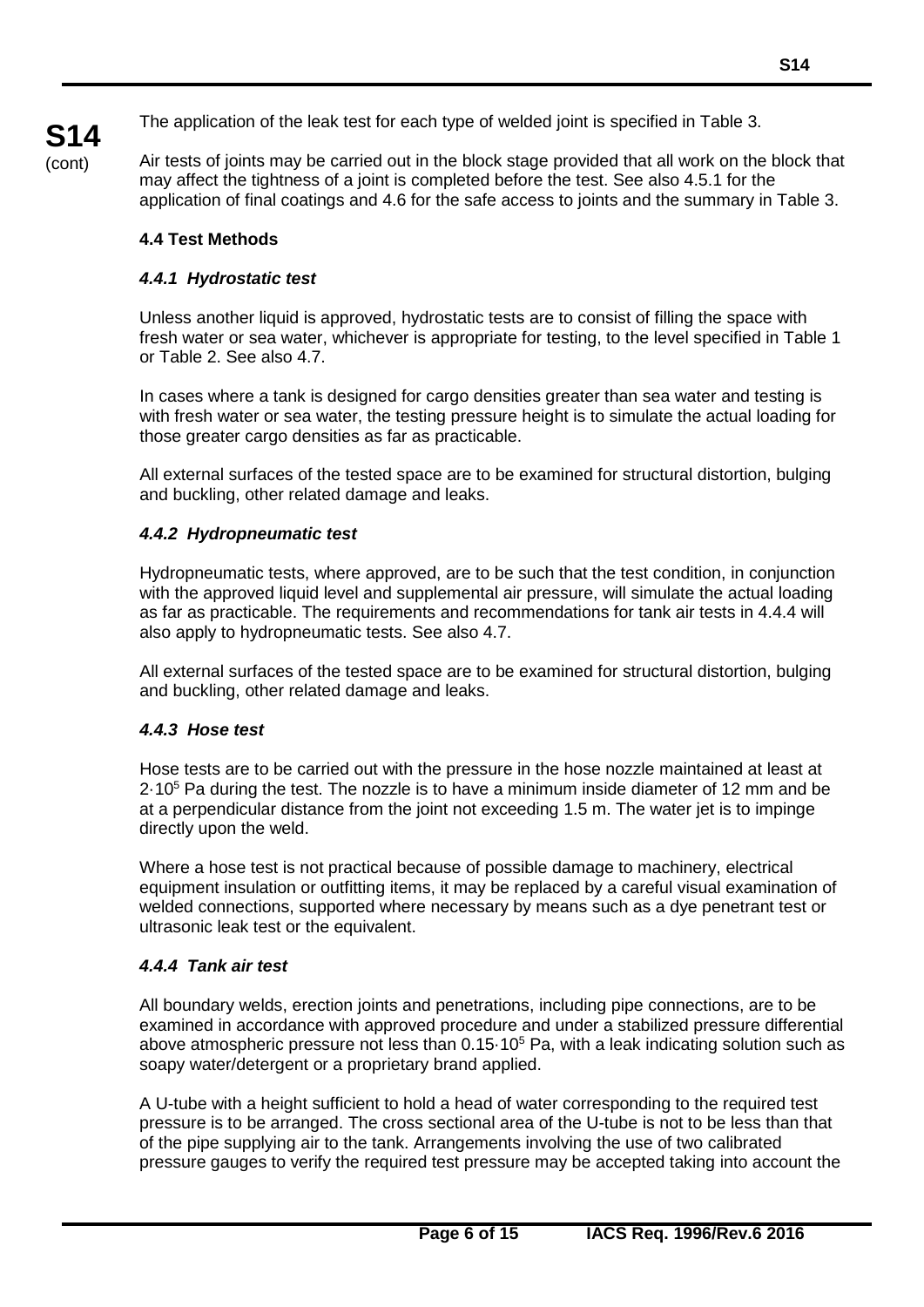provisions in F5.1 and F7.4 of IACS Recommendation 140, "Recommendation for Safe Precautions during Survey and Testing of Pressurized Systems".

A double inspection is to be made of tested welds. The first is to be immediately upon applying the leak indication solution; the second is to be after approximately four or five minutes in order to detect those smaller leaks which may take time to appear.

# *4.4.5 Compressed air fillet weld test*

In this air test, compressed air is injected from one end of a fillet welded joint and the pressure verified at the other end of the joint by a pressure gauge. Pressure gauges are to be arranged so that an air pressure of at least 0.15·105 Pa can be verified at each end of all passages within the portion being tested.

# *4.4.6 Vacuum box test*

**S14** (cont)

> A box (vacuum testing box) with air connections, gauges and an inspection window is placed over the joint with a leak indicating solution applied to the weld cap vicinity. The air within the box is removed by an ejector to create a vacuum of  $0.20 \cdot 10^5 - 0.26 \cdot 10^5$  Pa inside the box.

# *4.4.7 Ultrasonic test*

An ultrasonic echo transmitter is to be arranged inside of a compartment and a receiver is to be arranged on the outside. The watertight/weathertight boundaries of the compartment are scanned with the receiver in order to detect an ultrasonic leak indication. A location where sound is detectable by the receiver indicates a leakage in the sealing of the compartment.

# *4.4.8 Penetration test*

A test of butt welds or other weld joints uses the application of a low surface tension liquid at one side of a compartment boundary or structural arrangement. If no liquid is detected on the opposite sides of the boundaries after the expiration of a defined period of time, this indicates tightness of the boundaries. In certain cases, a developer solution may be painted or sprayed on the other side of the weld to aid leak detection.

# *4.4.9 Other test*

Other methods of testing may be considered by each Classification Society upon submission of full particulars prior to the commencement of testing.

# **4.5 Application of coating**

# *4.5.1 Final coating*

For butt joints welded by an automatic process, the final coating may be applied any time before the completion of a leak test of spaces bounded by the joints, provided that the welds have been carefully inspected visually to the satisfaction of the Surveyor.

Surveyors reserve the right to require a leak test prior to the application of final coating over automatic erection butt welds.

*Note: Where a leak test is required for fabrication involving partial penetration welds, a compressed air test is also to be applied in the same manner as to fillet weld where the root face is large, i.e., 6-8 mm.*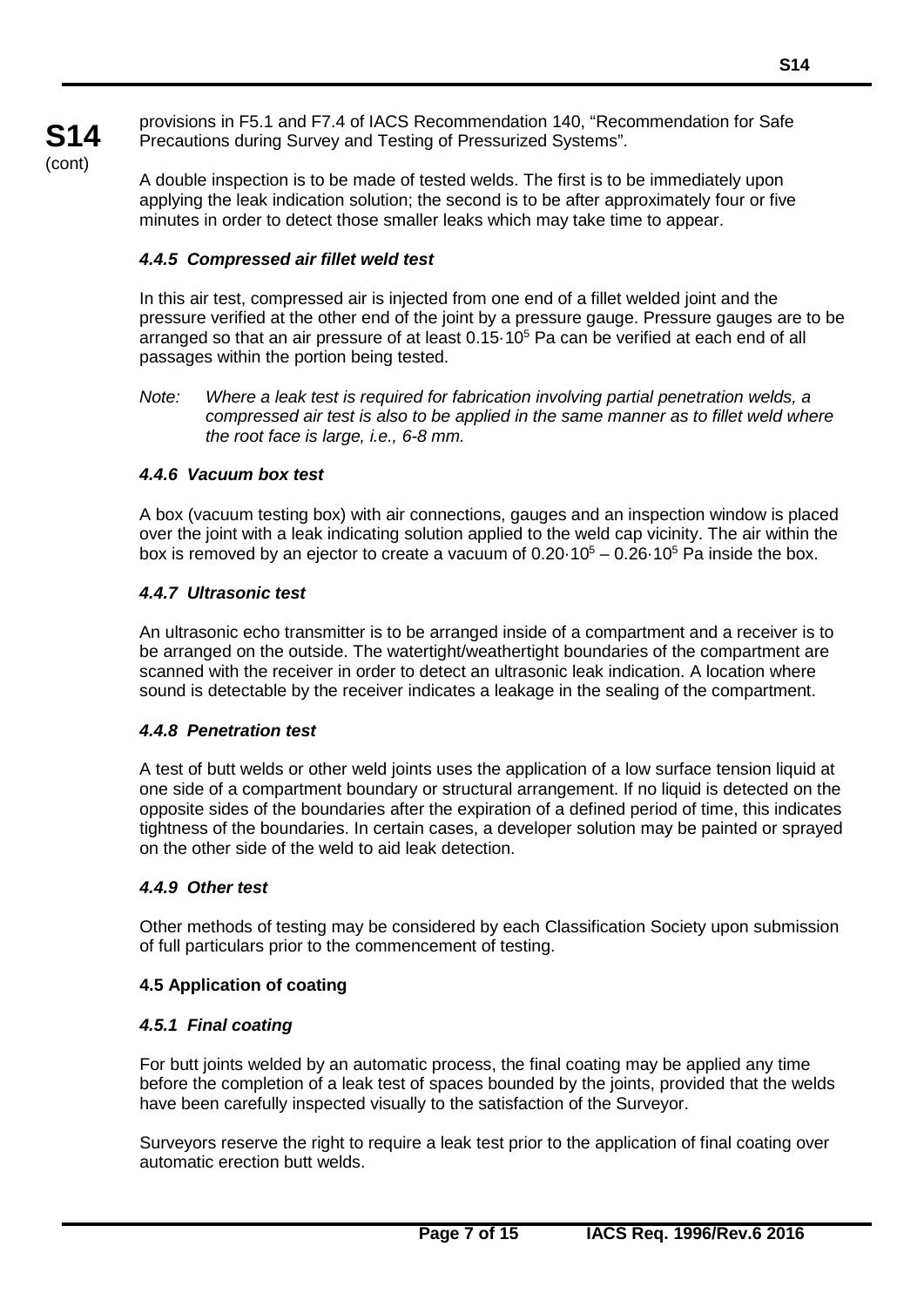For all other joints, the final coating is to be applied after the completion of the leak test of the joint. See also Table 3.

# *4.5.2 Temporary coating*

Any temporary coating which may conceal defects or leaks is to be applied at the time as specified for the final coating (see 4.5.1). This requirement does not apply to shop primer.

#### **4.6 Safe access to joints**

For leak tests, safe access to all joints under examination is to be provided. See also Table 3.

#### **4.7 Hydrostatic or hydropneumatic tightness test**

In cases where the hydrostatic or hydropneumatic tests are applied instead of a specific leak test, examined boundaries must be dew-free, otherwise small leaks are not visible.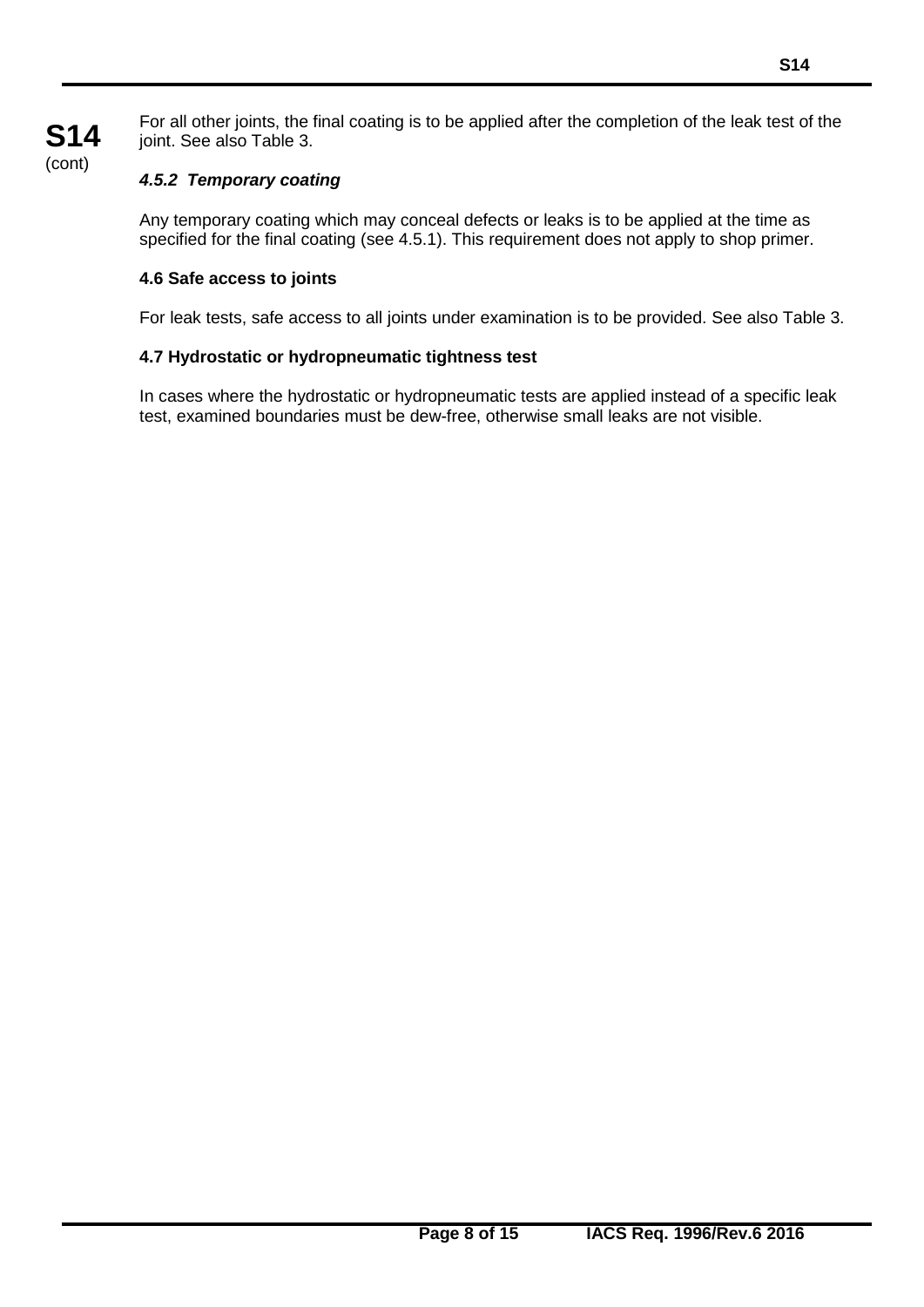**Table 1 Test Requirements for Tanks and Boundaries**

|                | <b>Tank or boundary</b><br>to be tested                          | <b>Test type</b>                    | <b>Test head or pressure</b>                                                                                                                                        | <b>Remarks</b>                                                                                                            |
|----------------|------------------------------------------------------------------|-------------------------------------|---------------------------------------------------------------------------------------------------------------------------------------------------------------------|---------------------------------------------------------------------------------------------------------------------------|
| 1              | Double bottom tanks <sup>4</sup>                                 | Leak and<br>structural <sup>1</sup> | The greater of<br>- top of the overflow,<br>- to 2.4m above top of<br>$tank2$ , or<br>- to bulkhead deck                                                            |                                                                                                                           |
| $\overline{2}$ | Double bottom voids <sup>5</sup>                                 | Leak                                | See 4.4.4 through 4.4.6,<br>as applicable                                                                                                                           | including pump<br>room double bottom<br>and bunker tank<br>protection double<br>hull required by<br><b>MARPOL Annex I</b> |
| 3              | Double side tanks                                                | Leak and<br>structural <sup>1</sup> | The greater of<br>- top of the overflow,<br>- to 2.4m above top of<br>$tank2$ , or<br>- to bulkhead deck                                                            |                                                                                                                           |
| 4              | Double side voids                                                | Leak                                | See 4.4.4 through 4.4.6,<br>as applicable                                                                                                                           |                                                                                                                           |
| 5              | Deep tanks other than<br>those listed elsewhere in<br>this table | Leak and<br>structural <sup>1</sup> | The greater of<br>- top of the overflow, or<br>- to 2.4m above top of<br>tank <sup>2</sup>                                                                          |                                                                                                                           |
| 6              | Cargo oil tanks                                                  | Leak and<br>structural <sup>1</sup> | The greater of<br>- top of the overflow,<br>- to 2.4m above top of<br>$tank2$ , or<br>- to top of tank <sup>2</sup> plus<br>setting of any pressure<br>relief valve |                                                                                                                           |
| $\overline{7}$ | <b>Ballast hold of bulk</b><br>carriers                          | Leak and<br>structural <sup>1</sup> | Top of cargo hatch<br>coaming                                                                                                                                       |                                                                                                                           |
| 8              | Peak tanks                                                       | Leak and<br>structural <sup>1</sup> | The greater of<br>- top of the overflow, or<br>- to 2.4m above top of<br>tank <sup>2</sup>                                                                          | After peak to be<br>tested after<br>installation of stern<br>tube                                                         |
|                | .1 Fore peak spaces<br>with equipment                            | Leak                                | See 4.4.3 through 4.4.6,<br>as applicable                                                                                                                           |                                                                                                                           |
|                | .2 Fore peak voids                                               | Leak                                | See 4.4.4 through 4.4.6,<br>as applicable                                                                                                                           |                                                                                                                           |
| 9              | .3 Aft peak spaces with<br>equipment                             | Leak                                | See 4.4.3 through 4.4.6,<br>as applicable                                                                                                                           |                                                                                                                           |
|                | .4 Aft peak voids                                                | Leak                                | See 4.4.4 through 4.4.6,<br>as applicable                                                                                                                           | After peak to be<br>tested after<br>installation of stern<br>tube                                                         |
| 10             | Cofferdams                                                       | Leak                                | See 4.4.4 through 4.4.6,<br>as applicable                                                                                                                           |                                                                                                                           |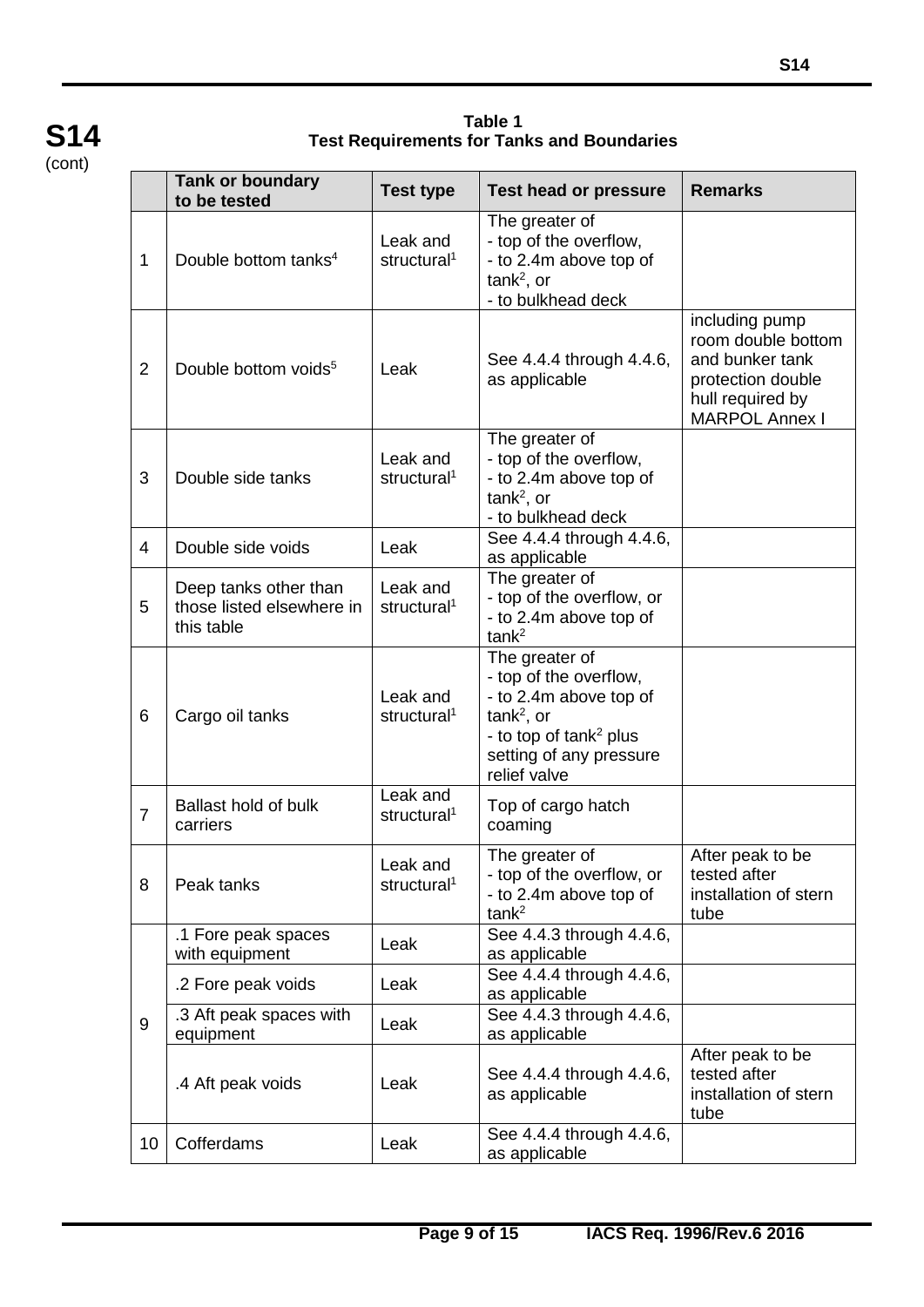|    | <b>Tank or boundary</b><br>to be tested                                     | <b>Test type</b>                    | <b>Test head or pressure</b>                                                                                                                                                                 | <b>Remarks</b>                                               |
|----|-----------------------------------------------------------------------------|-------------------------------------|----------------------------------------------------------------------------------------------------------------------------------------------------------------------------------------------|--------------------------------------------------------------|
| 11 | .1 Watertight bulkheads                                                     | Leak <sup>8</sup>                   | See 4.4.3 through 4.4.6,<br>as applicable <sup>7</sup>                                                                                                                                       |                                                              |
|    | .2 Superstructure end<br>bulkheads                                          | Leak                                | See 4.4.3 through 4.4.6,<br>as applicable                                                                                                                                                    |                                                              |
| 12 | Watertight doors below<br>freeboard or bulkhead<br>deck                     | Leak $6,7$                          | See 4.4.3 through 4.4.6,<br>as applicable                                                                                                                                                    |                                                              |
| 13 | Double plate rudder<br>blades                                               | Leak                                | See 4.4.4 through 4.4.6,<br>as applicable                                                                                                                                                    |                                                              |
| 14 | Shaft tunnels clear of<br>deep tanks                                        | Leak <sup>3</sup>                   | See 4.4.3 through 4.4.6,<br>as applicable                                                                                                                                                    |                                                              |
| 15 | Shell doors                                                                 | Leak <sup>3</sup>                   | See 4.4.3 through 4.4.6,<br>as applicable                                                                                                                                                    |                                                              |
| 16 | Weathertight hatch<br>covers and closing<br>appliances                      | Leak $3,7$                          | See 4.4.3 through 4.4.6,<br>as applicable                                                                                                                                                    | Hatch covers closed<br>by tarpaulins and<br>battens excluded |
| 17 | Dual purpose tanks/dry<br>cargo hatch covers                                | Leak $3,7$                          | See 4.4.3 through 4.4.6,<br>as applicable                                                                                                                                                    | In addition to<br>structural test in<br>item 6 or 7          |
| 18 | <b>Chain lockers</b>                                                        | Leak and<br>structural <sup>1</sup> | Top of chain pipe                                                                                                                                                                            |                                                              |
| 19 | L.O. sump. tanks and<br>other similar<br>tanks/spaces under<br>main engines | Leak <sup>9</sup>                   | See 4.4.3 through 4.4.6,<br>as applicable                                                                                                                                                    |                                                              |
| 20 | <b>Ballast ducts</b>                                                        | Leak and<br>structural <sup>1</sup> | The greater of<br>- ballast pump maximum<br>pressure, or<br>- setting of any pressure<br>relief valve                                                                                        |                                                              |
| 21 | <b>Fuel Oil Tanks</b>                                                       | Leak and<br>structural <sup>1</sup> | The greater of<br>top of the overflow,<br>- to 2.4m above top of<br>$tank2$ , or<br>- to top of tank <sup>2</sup> plus<br>setting of any pressure<br>relief valves, or<br>- to bulkhead deck |                                                              |

Notes:

1 Refer to section 4.2.2

2 The top of a tank is the deck forming the top of the tank, excluding any hatchways.

3 *Hose Test* may also be considered as a medium of the test. See 3.2.

4 Including tanks arranged in accordance with the provisions of SOLAS regulation II-1/9.4.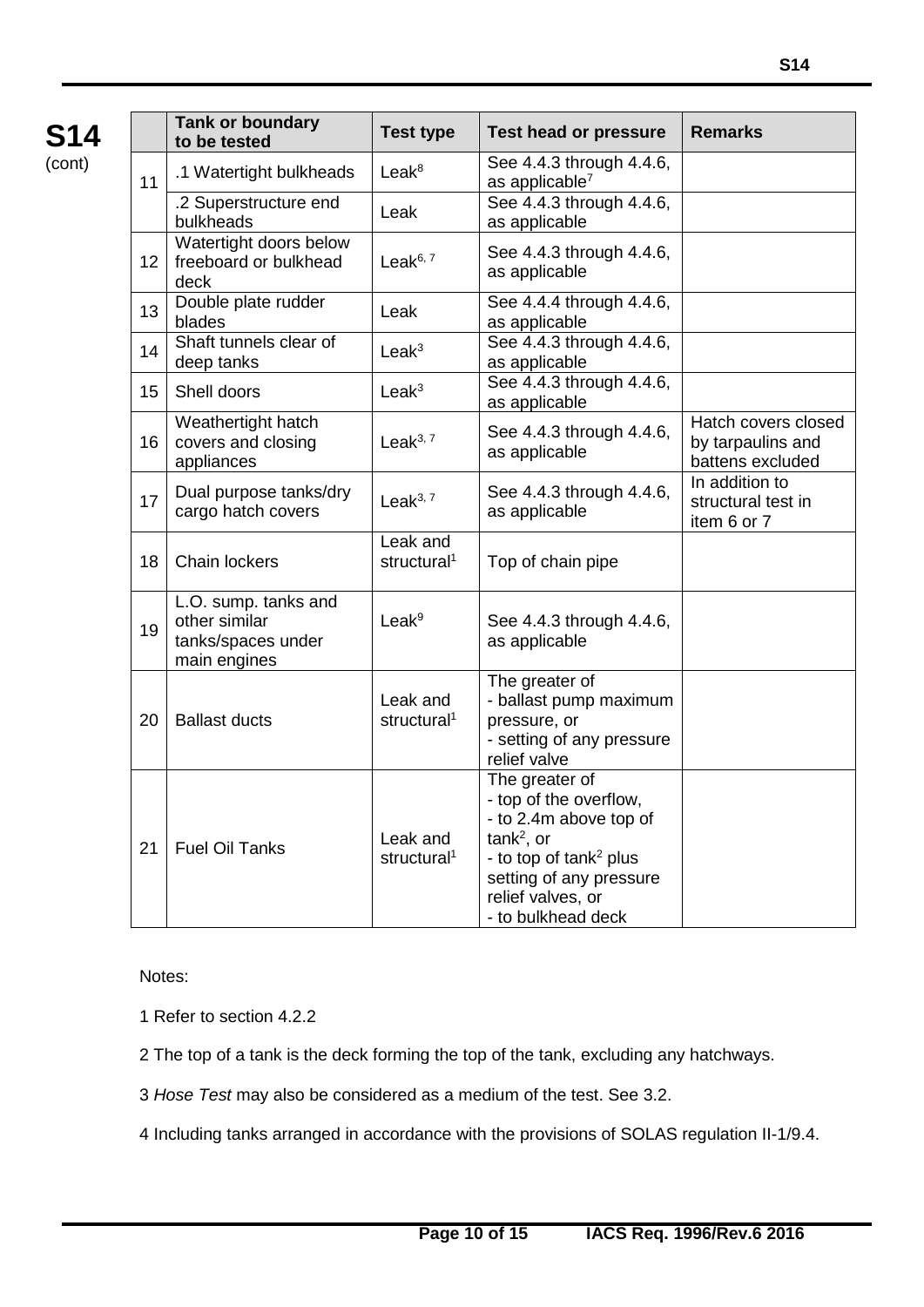5 Including duct keels and dry compartments arranged in accordance with the provisions of SOLAS regulation II-1/11.2 and II-1/9.4 respectively, and/or oil fuel tank protection and pump room bottom protection arranged in accordance with the provisions of MARPOL Annex I, Chapter 3, Part A regulation 12A and Chapter 4, Part A, regulation 22 respectively.

**S14** (cont)

> 6 Where water tightness of a watertight door has not been confirmed by prototype test, testing by filling watertight spaces with water is to be carried out. See SOLAS regulation II-1/16.2 and MSC/Circ.1176.

7 As an alternative to the hose testing, other testing methods listed in 4.4.7 through 4.4.9 may be applicable subject to adequacy of such testing methods being verified. See SOLAS regulation II-1/11.1. For watertight bulkheads (item 11.1) alternatives to the hose testing may only be used where a hose test is not practicable.

8 A "Leak and structural test", see 4.2.2 is to be carried out for a representative cargo hold if intended for in-port ballasting. The filling level requirement for testing cargo holds intended for in-port ballasting is to be the maximum loading that will occur in-port as indicated in the loading manual.

9 Where L.O. sump tanks and other similar spaces under main engines intended to hold liquid form part of the watertight subdivision of the ship, they are to be tested as per the requirements of Item 5, Deep tanks other than those listed elsewhere in this table.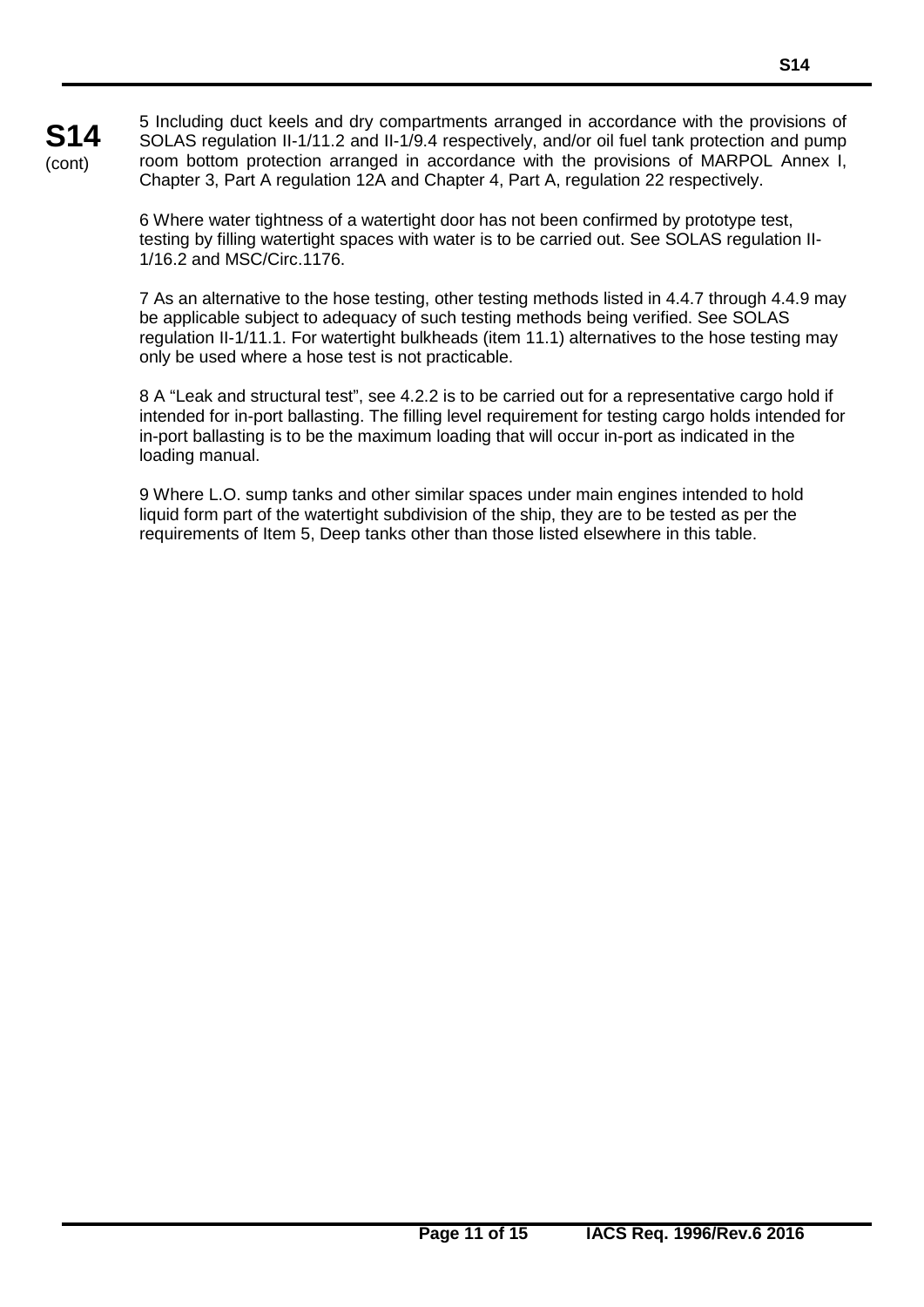

**Table 2 Additional Test Requirements for Special Service Ships/Tanks**

|                | <b>Type of</b><br><b>Ship/Tank</b> | <b>Structures to be</b><br>tested                                     | <b>Type of</b><br><b>Test</b>       | <b>Test Head or Pressure</b>                                                                                                              | <b>Remarks</b>                                                                                                                                                                                |
|----------------|------------------------------------|-----------------------------------------------------------------------|-------------------------------------|-------------------------------------------------------------------------------------------------------------------------------------------|-----------------------------------------------------------------------------------------------------------------------------------------------------------------------------------------------|
| $\mathbf{1}$   | Liquefied gas<br>carriers          | Integral tanks                                                        | Leak and<br>structural              | Refer to UR G1                                                                                                                            |                                                                                                                                                                                               |
|                |                                    | Hull structure<br>supporting<br>membrane or<br>semi-membrane<br>tanks | Refer to<br>UR <sub>G1</sub>        | Refer to UR G1                                                                                                                            |                                                                                                                                                                                               |
|                |                                    | Independent<br>tanks type A                                           | Refer to<br>UR <sub>G1</sub>        | Refer to UR G1                                                                                                                            |                                                                                                                                                                                               |
|                |                                    | Independent<br>tanks type B                                           | Refer to<br>UR <sub>G1</sub>        | Refer to UR G1                                                                                                                            |                                                                                                                                                                                               |
|                |                                    | Independent<br>tanks type C                                           | Refer to<br>UR <sub>G2</sub>        | Refer to UR G2                                                                                                                            |                                                                                                                                                                                               |
| $\overline{2}$ | Edible liquid<br>tanks             | Independent<br>tanks                                                  | Leak and<br>structural <sup>1</sup> | The greater of<br>- top of the overflow, or<br>- to 0.9m above top of<br>tank <sup>2</sup>                                                |                                                                                                                                                                                               |
| 3              | Chemical<br>carriers               | Integral or<br>independent<br>cargo tanks                             | Leak and<br>structural <sup>1</sup> | The greater of<br>- to 2.4m above top of<br>$tank2$ , or<br>- to top of tank <sup>2</sup> plus<br>setting of any pressure<br>relief valve | Where a<br>cargo tank is<br>designed for<br>the carriage<br>of cargoes<br>with specific<br>gravities<br>larger than<br>$1.0$ , an<br>appropriate<br>additional<br>head is to be<br>considered |

Note:

1 Refer to section 4.2.2

2 Top of tank is deck forming the top of the tank excluding any hatchways.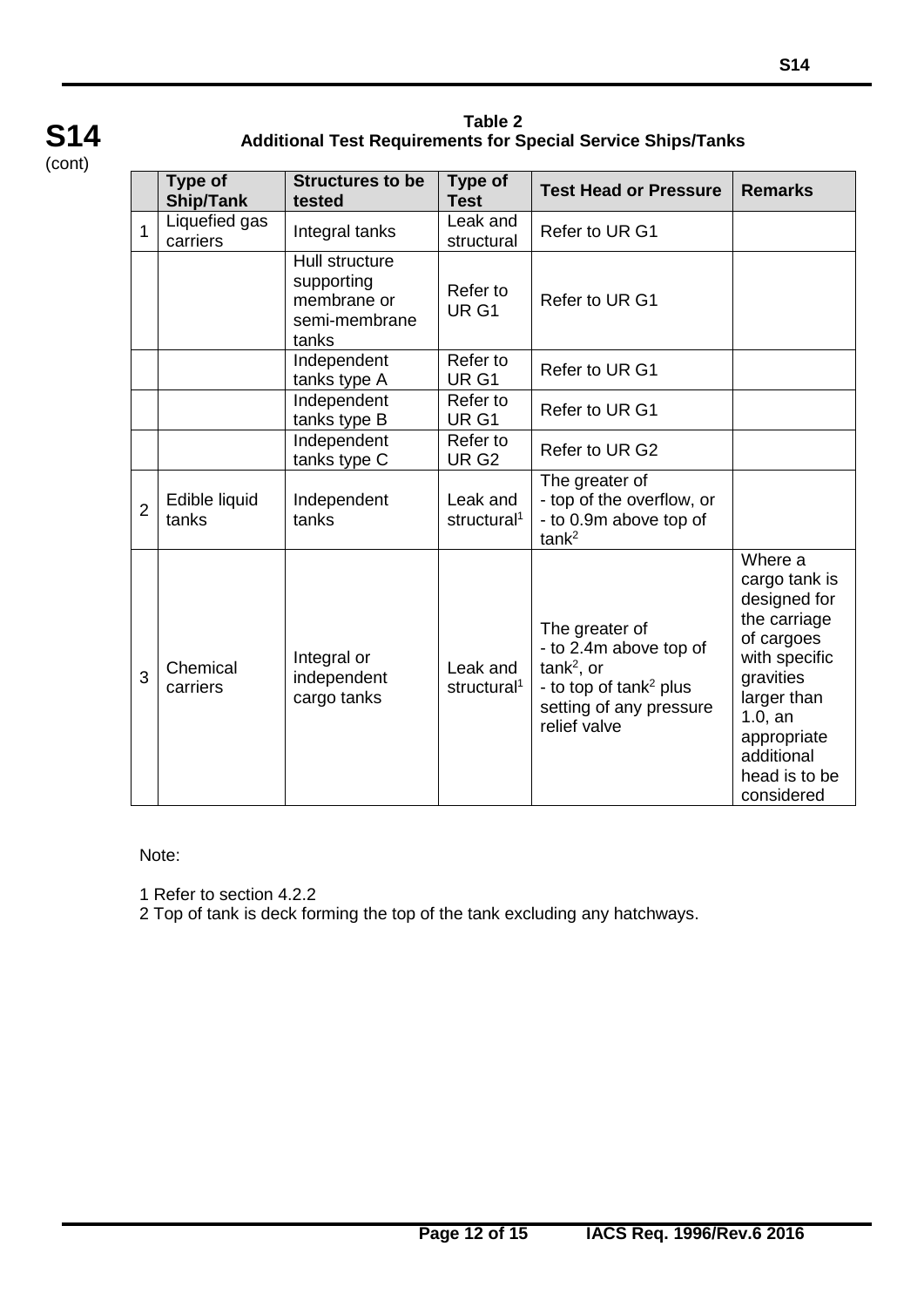#### **Table 3 Application of Leak Test, Coating and Provision of Safe Access For Type of Welded Joints**

| Type of welded<br>joints |                                              | <b>Leak test</b> | Coating <sup>1</sup>       |                                                               | Safe Access <sup>2</sup> |                           |
|--------------------------|----------------------------------------------|------------------|----------------------------|---------------------------------------------------------------|--------------------------|---------------------------|
|                          |                                              |                  | <b>Before</b><br>leak test | <b>After</b><br>leak test<br>but before<br>structural<br>test | <b>Leak test</b>         | <b>Structural</b><br>test |
|                          | Automatic                                    | Not required     | Allowed <sup>3</sup>       | N/A                                                           | <b>Not</b><br>required   | <b>Not</b><br>required    |
| <b>Butt</b>              | Manual or<br>Semi-<br>automatic $4$          | Required         | Not allowed                | Allowed                                                       | Required                 | <b>Not</b><br>required    |
| Fillet                   | <b>Boundary</b><br>including<br>penetrations | Required         | Not allowed                | Allowed                                                       | Required                 | <b>Not</b><br>required    |

#### Notes:

1 Coating refers to internal (tank/hold coating), where applied, and external (shell/deck) painting. It does not refer to shop primer.

2 Temporary means of access for verification of the leak test.

3 The condition applies provided that the welds have been carefully inspected visually to the satisfaction of the Surveyor.

4 Flux Core Arc Welding (FCAW) semiautomatic butt welds need not be tested provided that careful visual inspections show continuous uniform weld profile shape, free from repairs, and the results of NDE testing show no significant defects.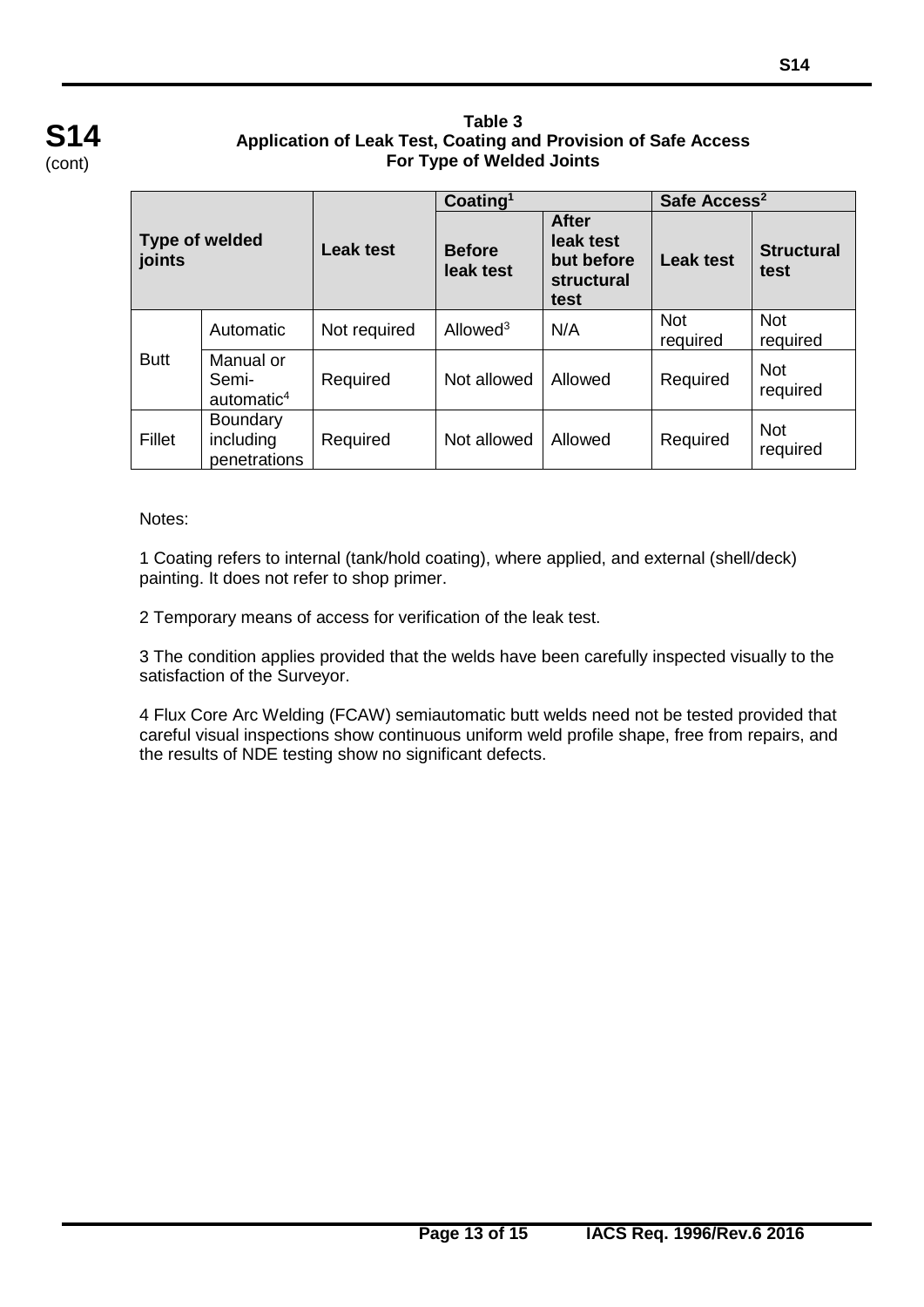#### **ANNEX I**

# **PROCEDURES FOR TESTING TANKS AND TIGHT BOUNDARIES**

#### **PART B - Non-SOLAS Ships and SOLAS Exemption/Equivalent Ships**

#### **1 GENERAL**

1.1 These test procedures are to confirm the watertightness of tanks and watertight boundaries and the structural adequacy of tanks which consist of the watertight subdivisions<sup>1</sup> of ships. These procedures may also be applied to verify the weathertightness of structures and shipboard outfitting. The tightness of all tanks and watertight boundaries of ships during new construction and those relevant to major conversions or major repairs<sup>2</sup> is to be confirmed by these test procedures prior to the delivery of the ship.

1.2 Testing procedures of watertight compartments are to be carried out in accordance with PART B for non-SOLAS ships and those SOLAS ships (including CSR BC & OT) for which:

- a) the shipyard provides documentary evidence of the shipowner's agreement to a request to the Flag Administration for an exemption from the application of SOLAS Chapter II-1, Regulation 11, or for an equivalency agreeing that the content of PART B is equivalent to SOLAS Chapter II-1, Regulation 11; and
- b) the above-mentioned exemption/equivalency has been granted by the responsible Flag Administration.

#### **2 APPLICATION**

2.1 Testing procedures are to be carried out in accordance with the requirements of PART A in association with the following alternative procedures for 4.2.2 of PART A "Testing Schedule for New Construction or Major Structural Conversion" and alternative test requirements for PART A Table 1.

2.2 The tank boundaries are to be tested from at least one side. The tanks for structural test are to be selected so that all representative structural members are tested for the expected tension and compression.

2.3 Structural tests are to be carried out for at least one tank of a group of tanks having structural similarity (i.e. same design conditions, alike structural configurations with only minor localised differences determined to be acceptable by the attending Surveyor) on each vessel provided all other tanks are tested for leaks by an air test. The acceptance of leak testing using an air test instead of a structural test does not apply to cargo space boundaries adjacent to other compartments in tankers and combination carriers or to the boundaries of tanks for segregated cargoes or pollutant cargoes in other types of ships.

2.4 Additional tanks may require structural testing if found necessary after the structural testing of the first tank.

<sup>&</sup>lt;sup>1</sup> Watertight subdivision means the main transverse and longitudinal subdivisions of the ship required to satisfy the subdivision requirements of SOLAS Chapter II-1.

<sup>&</sup>lt;sup>2</sup> Major repair means a repair affecting structural integrity.